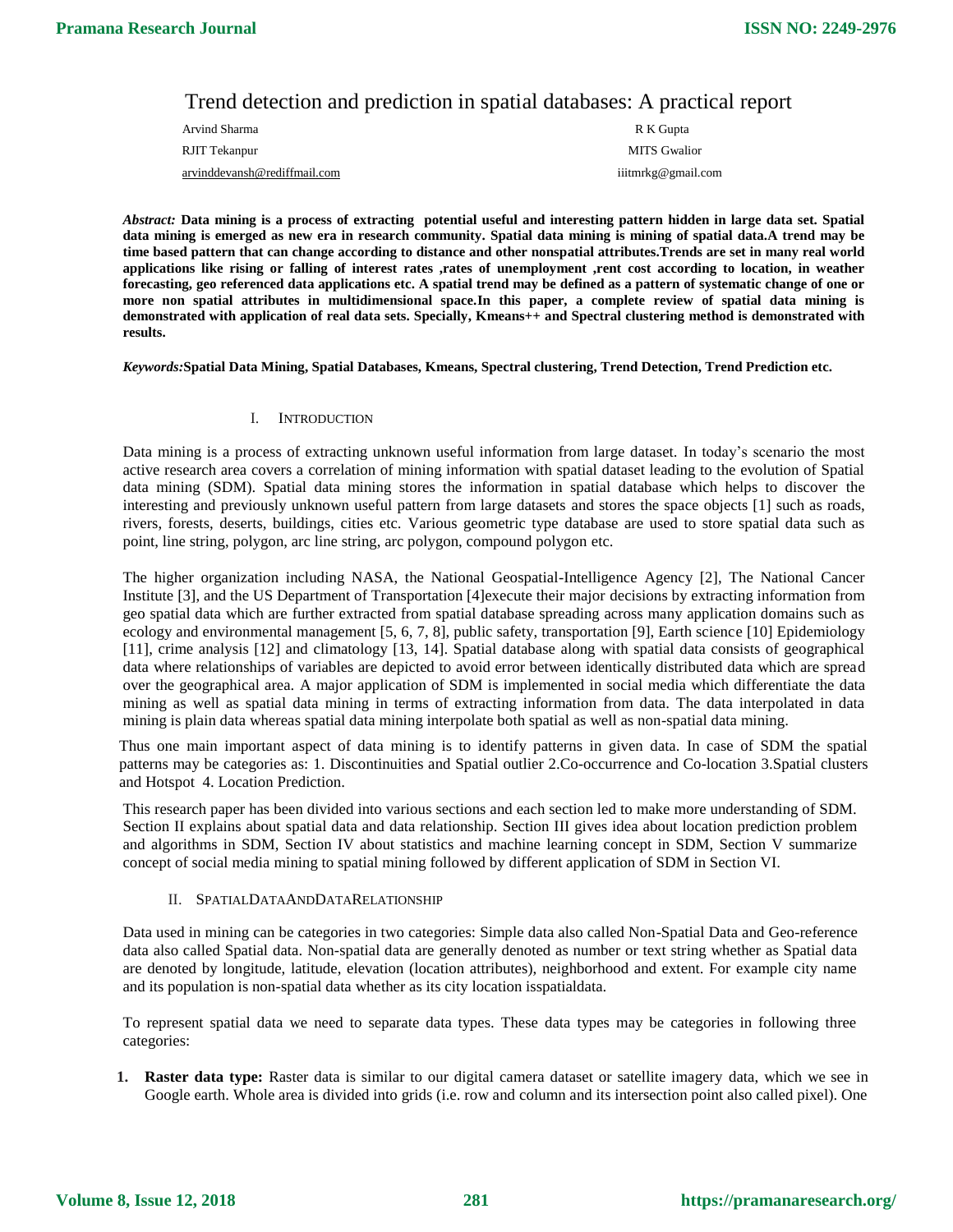purpose of this data type is to know land type whether given area is forest orriver. **Raster** data represents the landscape as a rectangular matrix of square cells.As above mentioned the raster data is represented as gridded space i.e. row,col,and pixels form . Examples of raster data type are Satellite images, captured pictures of large areas and many more. These images are used to identify division of land in lakes,buildings,empty land etc. A satellite image of a city is shown in figure below-



Figure 1 - Example of raster data in grid form as satellite image.Raster (Courtesy:UMN)

**2. Vector data type:**Example of vector data types are point, line and polygon. Vector maps are composition of these three datatypes.Polygon features are two dimensional and therefore can be used to measure the area and perimeter of a geographic feature. Boundaries of a city or country may be represented by polygon. Line (or arc) data is used to represent linear features. Common examples would be rivers, trails, and streets.



Figure 2 : Vector form of data representation as a line.

**3. Graph data type:**Here data is represented as node, edge and path. GPS devices use this for navigation and routing purpose. Here GPS devices may use road intersection as node, there segment as edge and this complete model asgraph.In figure 3, black dots represent nodes(major city locations) and linkages represent edges(links and routes b/w locations)

**Volume 8, Issue 12, 2018**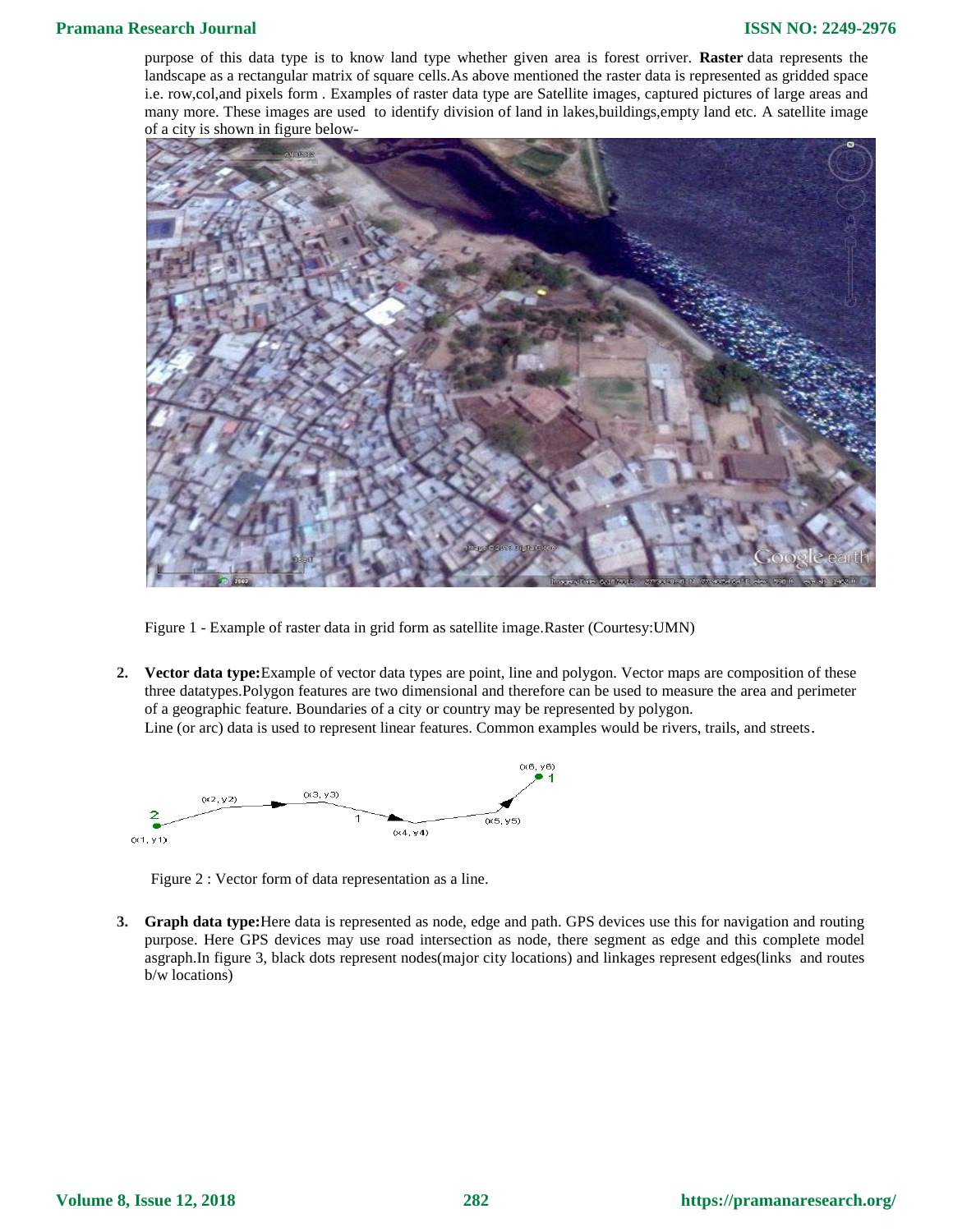

Figure 3 : A well connected transportation network of a city.

Data relationship is also an important factor in SDM as here data relationship is different from traditional data set. This relationship may be categories asfollowing manner:

1. Non Spatial Relationship:These are explicitly stored in database. Example- New Delhi is the capital of India.

2. Spatial Relationship: These are very complex and backbone of spatial data mining process.

**Topological:** Intersect, meet, overlap, with-in, boundary, etc.

**Metric:** Area, distance, perimeter etc.

**Directional:** North, South, east, west

**Raster relationship:**

- i. Local
- ii. Focal
- iii. Zonal

These data types and relationships are formally defined as OGC(Open GIS Consortium) standard and supported by most of the software like Oracle, IBM DB2, PostGIS etc. Still there are scopes of improvement on direction prediction, three dimensional data mining, visibility, moving object etc.

In detail relationship of spatial data is shown below in table[2]-

| Data Type            | Non spatial Data                              | Spatial data                         |  |  |
|----------------------|-----------------------------------------------|--------------------------------------|--|--|
| Relationship details | Explicit                                      | Many are found implicit              |  |  |
|                      | Numerical, arithmetic, ranking, ordering etc. | Vector or topological relationships  |  |  |
|                      | Object is instance of a class                 | Set oriented : membership union and  |  |  |
|                      |                                               | intersection etc.                    |  |  |
|                      | Class is a subclass of another class          | Topological : Within , Overlap       |  |  |
|                      |                                               | Directional:                         |  |  |
|                      | Object is part of another object              | North, NE, Left, Down, above, behind |  |  |
|                      |                                               | etc.                                 |  |  |
|                      |                                               | Metric : area                        |  |  |
|                      | Object is a member of a set                   | Euclidian : Distance, Perimeter      |  |  |
|                      |                                               | Dynamic: Modify, Create, delete      |  |  |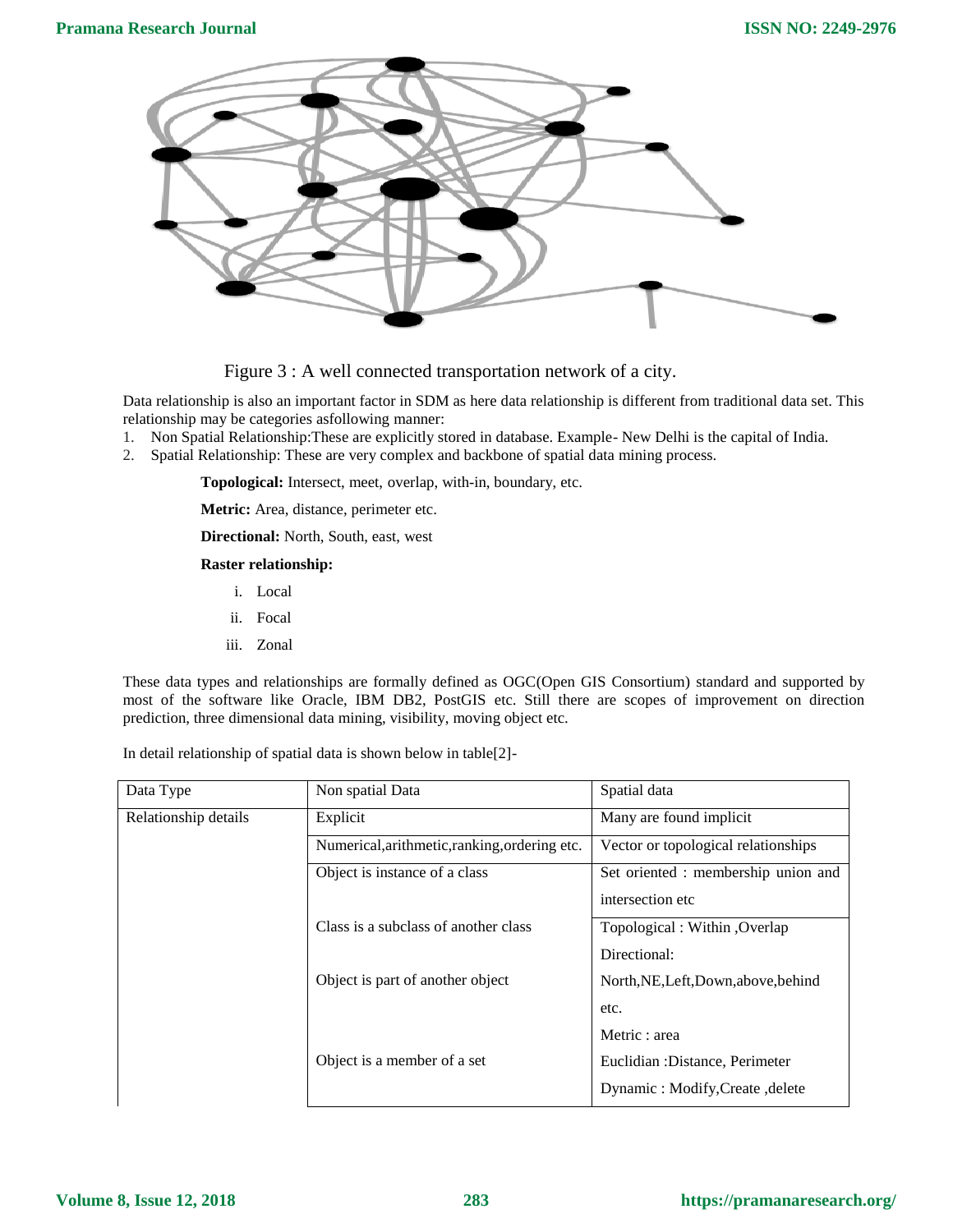| Examples: Operational data such<br>as       | Shape based and visibility.               |
|---------------------------------------------|-------------------------------------------|
| ,sales,cost etc.                            |                                           |
| Non operational data such as Industry       | Examples : An inventory of assets, A      |
| sales.                                      | person's weight and any other object      |
| Meta data such as data<br>dictionary        | which shows relation with space and       |
| definition.                                 | location.                                 |
| A person's height, age, mass are non        |                                           |
| spatial data because they are independent   | Spatial data=Spatial (Where) + Data       |
| of person's location.                       | (What)                                    |
| It is clear that non spatial data is also   | File types : .csv(comma separated         |
| called attribute or characteristics data as | variable), .lyr(Layer file), . shp (Shape |
| numbners, characters, logical etc. are very | file),<br>TIN(Triangular<br>Irregular     |
| good example of non spatial data.           | Network), rgs , prj(Projection file),     |
|                                             | .dbf(data base file), .tab(Tabular        |
| File types: .tiff ,.gif etc.                | file),.txt(Text File), .mif ,.tgt ,.grd   |
|                                             | ,.e00 etc. are basic file types which     |
|                                             | are used for storage of spatial data.     |
|                                             | Here it is noticeable that mass is an     |
|                                             | example of non spatial data while         |
|                                             | weight is spatial data.                   |

Table 2: Spatial vs Non Spatial relationships details.

Here a data set is given in the form of CSV format<sup>[23]</sup>[24] and its cluster forming is shown with the help of kmeans++ method and spectral clustering methods.

Data set in CSV file format[23][24].

| Id           | Location                                        | Openin            | Dates      | Seniors/childr | Latitu                   | Longitu |
|--------------|-------------------------------------------------|-------------------|------------|----------------|--------------------------|---------|
|              |                                                 | g<br><b>Hours</b> |            | en             | de                       | de      |
| $\mathbf{1}$ | Church of Nazarene, 6B Meadowlands Road, Carina | 9am -             | Tuesday    | children/seni  | $\overline{\phantom{a}}$ | 153.112 |
|              |                                                 | 11am              | weekly     | ors            | 27.491                   | 8       |
|              |                                                 |                   |            |                | 3                        |         |
| 2            | Chermside Library- meeting room, 375 Hamilton   | 1 <sub>pm</sub>   | Tuesday    | children/seni  | $\overline{\phantom{a}}$ | 153.035 |
|              | Road Chermside                                  | 3pm               | weekly     | ors            | 27.385                   |         |
|              |                                                 |                   |            |                | 8                        |         |
| 3            | Corinda Community Health Centre, 2 Clara St,    | 1.30 <sub>p</sub> | Thursday   | children/seni  | $\overline{\phantom{a}}$ | 152.984 |
|              | Corinda                                         | $m -$             | weekly     | ors            | 27.537                   | 9       |
|              |                                                 | 3pm               |            |                | 1                        |         |
| 4            | Forest Lake Community House, corner Forest Lake | 9am -             | Monday     | children/seni  | $\blacksquare$           | 152.961 |
|              | Boulevard and Alpine Place, Forest Lake         | 10.30a            | fortnightl | ors            | 27.611                   |         |
|              |                                                 | m                 | v          |                | 2                        |         |
| 5            | Holy Family Church Hall (lower level), ward St, | 9am -             | Wednesd    | children/seni  | $\overline{\phantom{a}}$ | 152.981 |
|              | Indooroopilly                                   | 11am              | ay weekly  | ors            | 27.499                   | 8       |
|              |                                                 |                   |            |                | 9                        |         |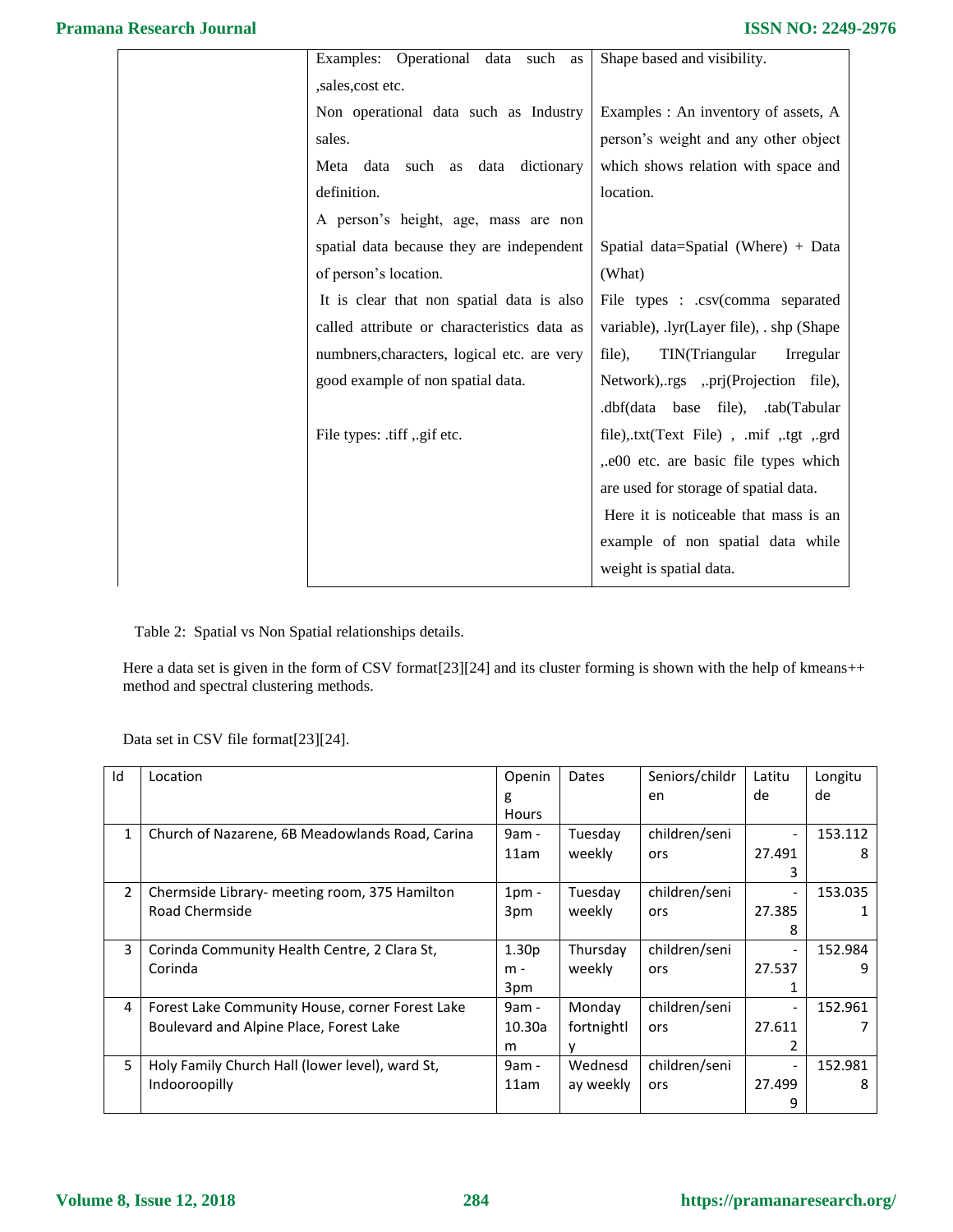| 6              | North West Community Health Centre, 49 Corrigan      | 9am -           | Monday     | children/seni |        | 152.958 |
|----------------|------------------------------------------------------|-----------------|------------|---------------|--------|---------|
|                | Street, Keperra                                      | 11am            | fortnightl | ors           | 27.413 | 8       |
|                |                                                      |                 | у          |               | 4      |         |
| $\overline{7}$ | Mitchelton Library, 37 Heliopolis Parade, Mitchelton | 9am -           | Thursday   | children/seni |        | 152.978 |
|                |                                                      | 11am            | weekly     | ors           | 27.416 | З       |
|                |                                                      |                 |            |               |        |         |
| 8              | New Farm Library- meeting room, 135 Sydney Street,   | $1pm$ -         | Monday     | children/seni |        | 153.049 |
|                | New Farm                                             | 3pm             | fortnightl | ors           | 27.466 | 8       |
|                |                                                      |                 | у          |               | 3      |         |
| 9              | Nundah Community Health Centre, 10 Nellie Street     | $1pm$ -         | Monday     | children/seni |        | 153.064 |
|                | Nundah                                               | 3pm             | fortnightl | ors           | 27.398 |         |
|                |                                                      |                 | v          |               | 7      |         |
| 10             | Paddington Community Health Centre, 202 Given        | $1pm$ -         | Wednesd    | children/seni |        | 153.005 |
|                | <b>Terrace Paddington</b>                            | 3pm             | ay weekly  | ors           | 27.461 | 8       |
|                |                                                      |                 |            |               | 5      |         |
| 11             | British Australia Club (lower level) Hancock Street  | $9am -$         | Wednesd    | children/seni |        | 153.067 |
|                | Sandgate                                             | 10.45a          | ay weekly  | ors           | 27.320 |         |
|                |                                                      | m               |            |               | 8      |         |
| 12             | Sunnybank Hills Library, Sunnybank Hills Shopping    | 1 <sub>pm</sub> | Thursday   | children/seni |        | 153.054 |
|                | Centre, corner of Crompton and Calam Roads,          | 3pm             | weekly     | ors           | 27.610 | 2       |
|                | Sunnybank Hills                                      |                 |            |               | 9      |         |
| 13             | Garden City Library, Corner Logan and Kessels Road,  | $1pm$ -         | Wednesd    | children/seni |        | 153.081 |
|                | <b>Upper Mount Gravatt</b>                           | 3pm             | ay weekly  | ors           | 27.559 |         |
|                |                                                      |                 |            |               | 5      |         |
| 14             | Wynnum Hall, Corner Bay Terrace and Cedar Street,    | 9am -           | Thursday   | children/seni |        | 153.176 |
|                | Wynnum                                               | 10.45a          | weekly     | ors           | 27.446 | 9       |
|                |                                                      | m               |            |               | 7      |         |

Table 1: A sample of Data set for different public locations and offices in Australia.[23]

**k-Means:**The k-Means [HK00][27] algorithm takes the input parameter,k, and partitioned a set of n objects into k clusters so that the resulting intra clustering similarity is high but the intercluster similarity is low.Cluster similarity is measured in regard to the mean value of the objects in a cluster,which can be viewed as the cluster's center of gravity.

The k-Means algorithm works as follows –

First it randomly select k of the objects, each of which initially represent a cluster mean. For each of the remaining objects ,an object is assigned to the cluster to which it is the most similar,based on the distances between the objects and the clusters centers.Then it computes the new mean for each cluster.This process continues until the criterion function converges.The squared error criterion is used ,defined as

 $\mathrm{E} = \sum_{i=1}^k \sum_{p \in c_i} |p - m_i|^2$  ,

Where E is the sum for square error for all objects in the database ,p is the point in space representing a given object, and  $m_i$  is the mean of the cluster  $c_i$ .

A very good advantage of k-means algorithm is that it is very easy to implement.

A major drawback of this algorithm is that it is sensitive to outliers because an object with extremely large value may distort the distribution of the data.

**Spectral clustering** : Spectral clustering in spatial data mining plays a very important and innovative role due to its capacity of handling of large size of data ,effective application of linear algebra to solve graphical representation and problems, and application of very low cost of clustering algorithms like k-nearest or  $\epsilon$  neighbourhood graph. Most of the research in this area is focused on efficient query processing for static or dynamic data. . Spectral clustering, as its name implies, makes use of the spectrum (or eigenvalues) of the similarity matrix of the data. It examines the *connectedness* of the data, whereas other clustering algorithms such as k-means use the *compactness* to assign clusters. Basically spectral clustering is a large family of combination of methods and it plays active role in research of machine learning, data mining due to its universality, efficiency and supporting result of practical output.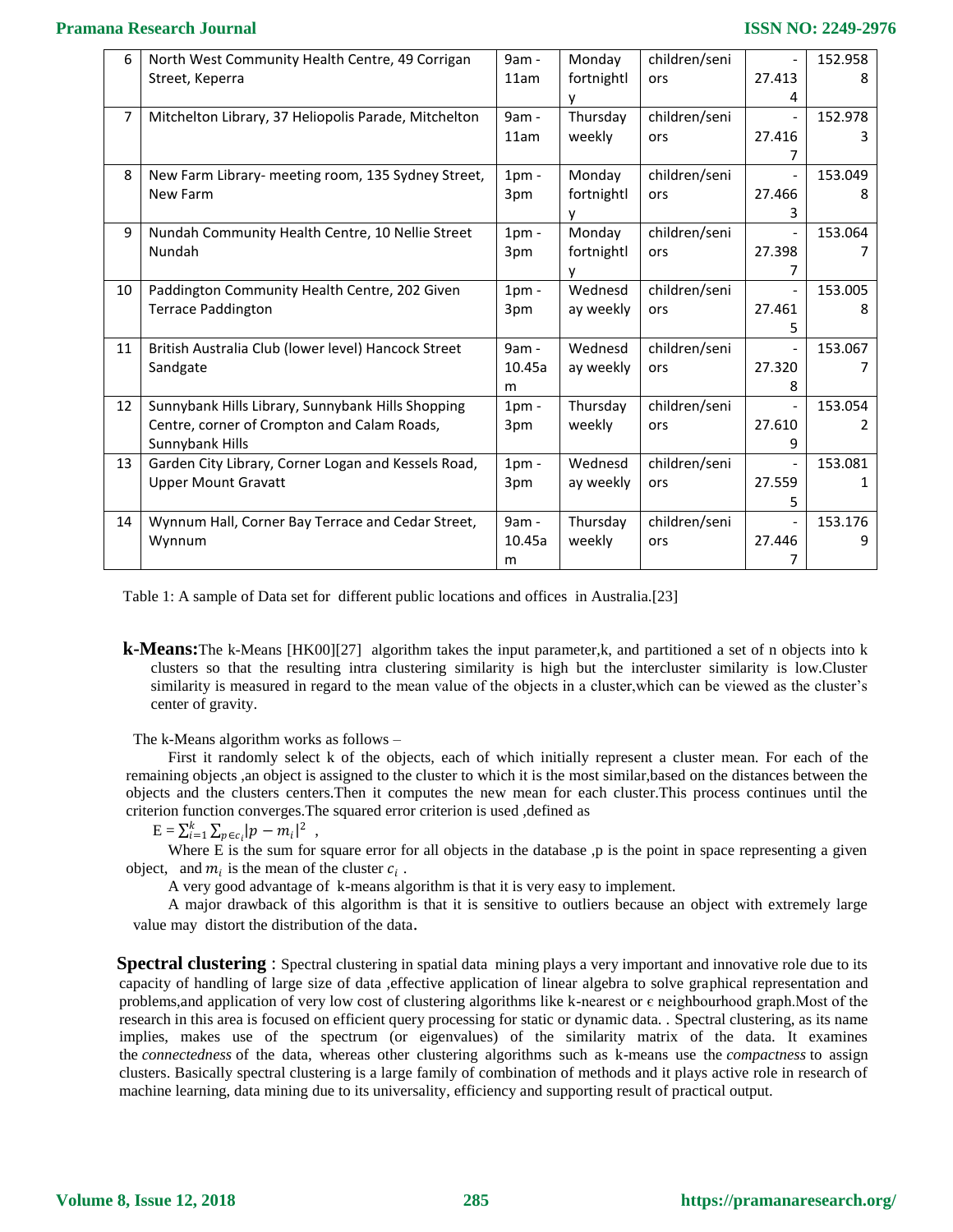Spectral clustering[26] is especially applicable on moving objects and trajectories, spatially connected social network, spatial information in web based documents, geographic and graphical representation of multidimensional objects etc.

A sample output is shown in figure 1 which is based on spectral clustering (Laplacian methods).



Figure 4: Result of spectral clustering algorithm

On the basis of spatial attributes it is shown in results that all those locations and offices may form clusters which are similar in spatial attributes. On the basis of two attributes as longitude and latitude , following results are generated.

#### **Result of k-Means++ method-**

------

Number of clusters: 5 Transformation: Standardize Initialization method: k-Means++ Initialization re-runs: 50 Maximal iterations: 1000 Method: Arithmetic Mean Distance function: Euclidean Cluster centers: | |Latitude |Longitude| |--|---------|---------| |C1|0.249561 |-0.664577| |C2|1.2236 |0.304746 | |C3|-1.31702 |0.49228 | |C4|0.0451998|1.71988 | |C5|-1.18748 |-1.00784 |

The total sum of squares: 26 Within-cluster sum of squares: | |Within cluster S.S.| |--|-------------------| |C1|1.96608 |  $|C2|0.643499$ |C3|0.273073 | |C4|0.656959  $|C5|0.4449$ 

| The total within-cluster sum of squares:      | 3.98451 |          |
|-----------------------------------------------|---------|----------|
| The between-cluster sum of squares:           | 22.0155 |          |
| The ratio of between to total sum of squares: |         | 0.846749 |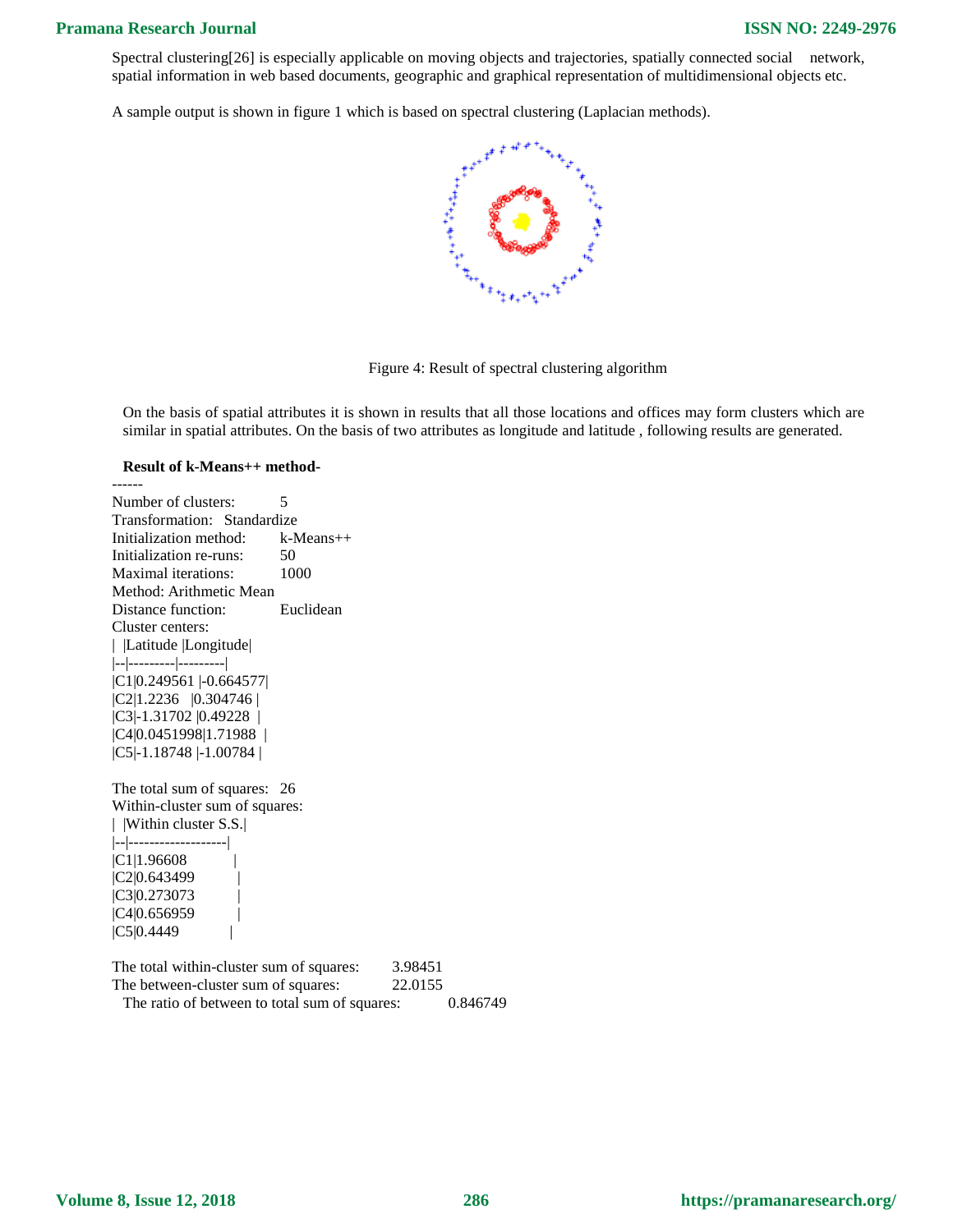## **Result of spectral clustering method-**

------ Number of clusters: 5 Gamm (Guassian Kernel): 1.0 Transformation: Standardize Distance function: Euclidean (K-Means) Initialization method: KMeans++ (K-Means) Initialization re-runs: 50 (K-Means) Maximal iterations: 300 (K-Means) Method: Arithmetic Mean Cluster centers: | |Latitude |Longitude| |--|---------|---------| |C1|-0.286795|-0.871242| |C2|0.457934 |-0.410504| |C3|-0.210705|1.0484 | |C4|-0.91717 |0.743978 | |C5|1.7819 |0.493815 |

The total sum of squares: 26 Within-cluster sum of squares: | |Within cluster S.S.| |--|-------------------|  $|C1|3.10164$ |C2|3.74777 |  $|C3|3.21664$ |C4|1.41677 |  $|C5|0$ 

The total within-cluster sum of squares: 11.4828 The between-cluster sum of squares: 14.5172 The ratio of between to total sum of squares: 0.558353

 According to application of two major clustering methods these results are generated . In above paragraph number of clusters and relationship between clusters are shown which are directly or indirectly applicable in real world problems as land cost estimation, density of residential area etc.

# III. LOCATION PREDICTION

The first law of geography says that nearby things are similar. This indicates that spatial data samples are not independent. Some example of location prediction problems are: Where specific species of birds like to make their nests? Predicting spread of some infectious disease, predicting tornado or time and location of recent storm in India called HUDHUD.

If we talk about algorithms used in Data Mining some common algorithm for location prediction are: Linear regression model, Bayesian classifiers, neural networks, decision trees and SVM algorithms.

As nature of SDM is different these algorithms are not fully able to solve the problems. In SDM we use *Spatial autoregressive model (SAR)* and *Markov random field (MRF) based Bayesian Classifier* algorithms.

# *Spatial Autoregressive Model (SAR):*

One of the commonly used auto regression models is spatial autoregressive regression Model (SAR) which uses the concept of contiguity matrix. Using the model [22] spatial autoregressive regression can be written as:

*Y=ρWY+Xβ+ε* (1)

Where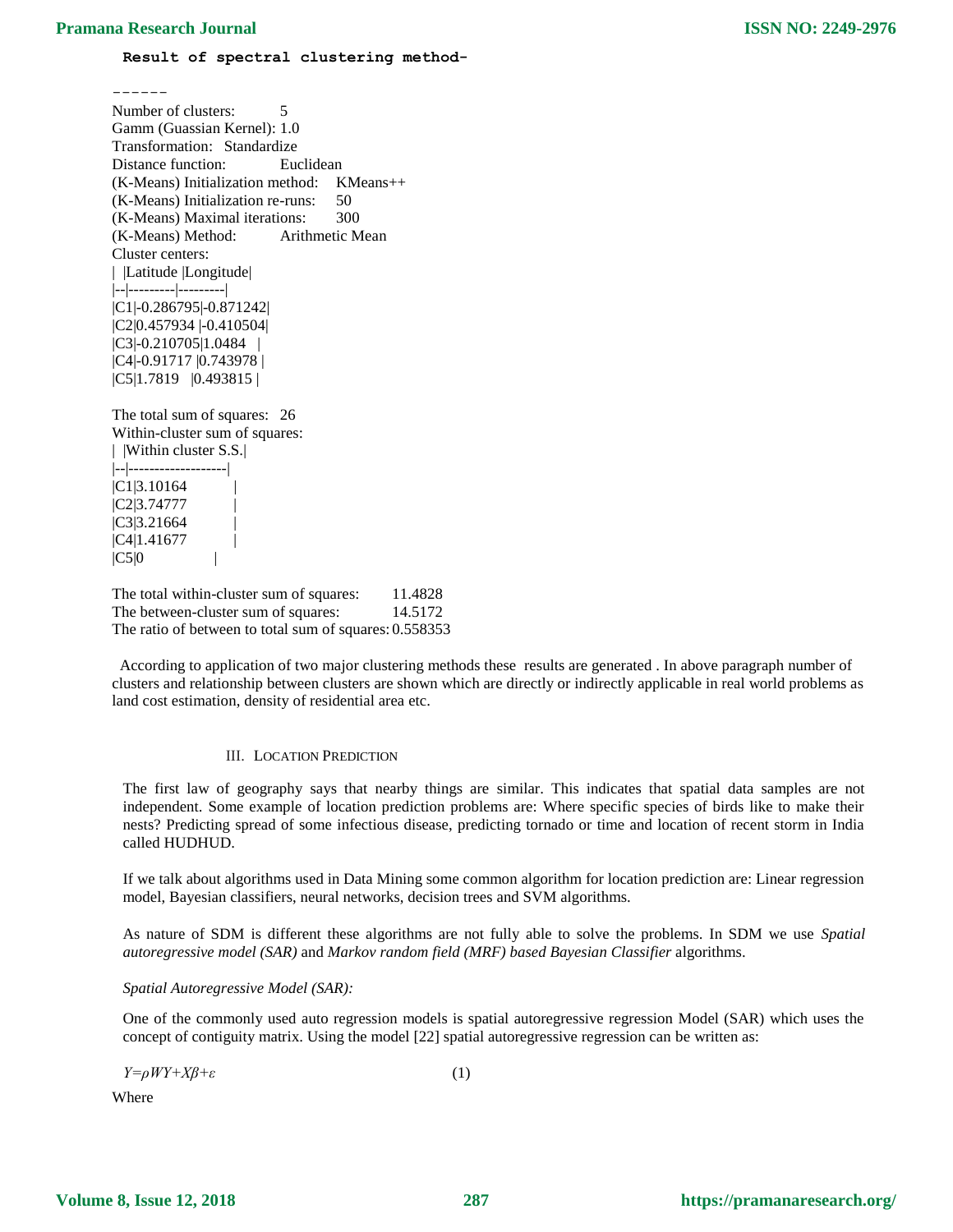Y depicts the dependent variable  $\rho$  depicts the parameter of spatial autoregressive W depicts the contiguity matrix *β* depicts the regression coefficient X depicts the error which is not observable *ε*depicts independent variable

The SAR model is reduced to ordinary least square regression where  $\rho$ =0. The variability change with the distance basically plots the dissimilarity against the spatial separation [23]. Memory required: =  $O(n^2)$ 

Disadvantage: Due to its I/O challenges several efficient techniques have been proposed to solve SAR. Many of these techniques have been studied and compared in [24]

## IV. STATISTICS IN SPATIALDATA

Input in spatial data mining consists of two distinct types of attributes: spatial and non-spatial where spatial is discrete representation of continuous phenomenon where spatial locations are defined and the spatial objects are extended[16, 17].There are basically two different spatial mining tasks to summarize the data in order to find the rules to characterize the data so that deviation can be detected easily. These are:

- i. Statistics
- ii. Machine learning

Different methods are carried out with these two approaches to describe data in global way which includes the factorial or variance analysis whereas machine learning applies the concept of generalization method to raise the abstract level of non-spatial attributes. To partition a given dataset depending on a similarity function the spatial data statistics uses the database approach where similarity function is classed as semantic distance. To reflect the data relationship the approach called local autocorrelation, assessing the degree of spatial dependencies and machine learning use association rule [18] with the help of technique "Kriging" technique to predict the location value outside the sample [19].there are basically two different types of Kriging technique:

- *i. Ordinary kriging*: a technique which assumes random variable as a stationary moment  $E(Z(xi))=E(Z(x0))=m,$  (2) where m is unknown.
- *ii. Unbiased kriging*: Since the random function [20] is stationary, the following constraint is observed:  $E\left(\epsilon(x_0)\right) = 0 \Leftrightarrow \sum_{i=1}^{N} w_i(x_0) \times E(Z(x_i)) - E(Z(x_0)) = 0 \Leftrightarrow$

$$
\Leftrightarrow m \sum_{i=1}^{N} w_i(x_0) - m = 0 \Leftrightarrow \sum_{i=1}^{N} w_i(x_0) = 1 \Leftrightarrow 1^T \cdot W = 1 \tag{3}
$$

A spatial and non-spatial dependency is created when a strong bonding amongst an inclinational of an event is formed exhibiting the similar pattern which is calculated by spatial autocorrelations. There are basically two types of autocorrelation exhibited by spatial data:

- **i. Positive auto correlation**: A positive auto correlation exhibits the dependencies of events creating the similar patterns.
- **ii. Negative auto correlation**: A negative auto correlation represents the random pattern.
	- V. SOCIAL MEDIA MINING TO SPATIALMINING

The technologies related to social network represents the geographic pattern of the communication network [23].Basically social media uses the geographical distribution of the users communicating with each other. The social media movement reflects the geospatial characteristics and information sharing practices of social media in which users are engaged in the occupied communication. There are so many social networking sites activated including Facebook, GooglePlus, Twtter, Instagram out of which taking into account twitter is popular social networking site in recent literature[25] where "Twitter" is considered as most active microblogging site where easily anyone can tweet his ideas and aspects where interstate and intrastate communication follows the different communication patterns[25].

Many challenges li*e*s ahead of spatial data mining but still it needs to be more explored with the promising and fruitful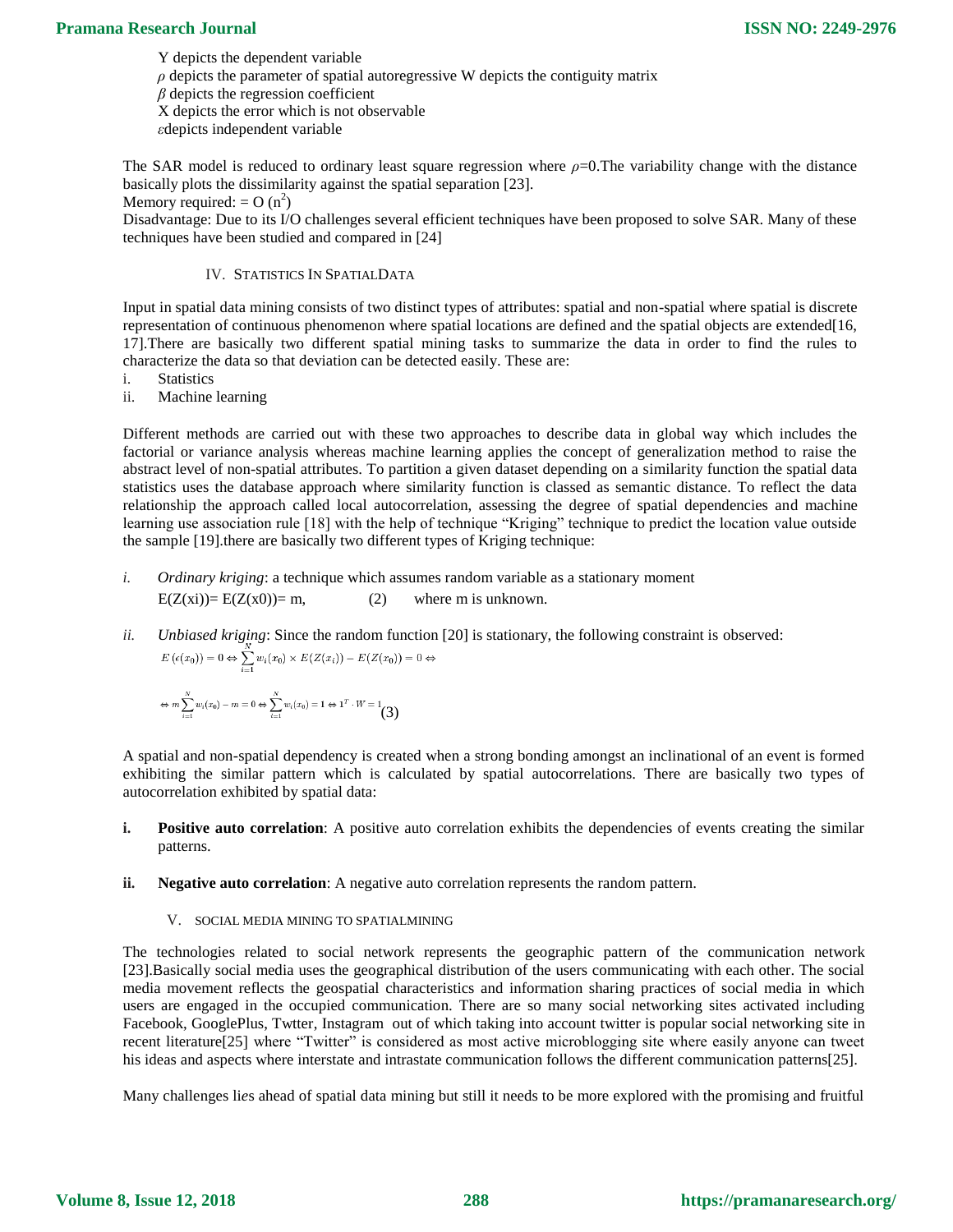## research results.

To correlate spatial data mining to social networking it can be relate as the events social networking users are highly influenced by the events of others which lead them to connect to each other forming the networks.

#### *Information extraction:*

The whole scene of social media is of extracting the more up-to-date information. The more up-to-date information means the more number of active users. The information extraction includes different pattern [25] where data can be analyzed effectively at various high levels. Different patterns and problems to effective area can be computed such as the interstate and intrastate communication pattern. It also concludes that how the infected disease affects and the precautionary aspects of affected areas. Recently one city of India named, Visakhapatnam battered by cyclone Hudhud, the damage assess caused the calamity. With the industrial sector suffering massive damages in the cyclone, the damage caused by Cyclone Hudhud not only changed the landscape of the port city, but also made it the first city inthe country to be directly hit by a cyclone since 1891. Visakhapatnam looks like Battered and bruised after Cyclone Hudhud struck the port town with wind speed of over 200 kmph. The eye of the storm passed at Kailashgiri where the

Indian Meteorological Department's weather station is located, damaging equipment, ironically not allowing measurement of wind speed to happen at the place where the eye of the storm had landfall. The streets littered with fallen trees, banners ripped out, broken statues of leaders, traffic lights lying broken on the road and many telephone and electricity poles down. Even the widespread of cyclone used the concept of Spatial data mining where the information was analyzed with the knowledge base management system and the database was maintained.We have tried to depict the internal workflow of SDM in the following figure 5.



#### Figure.5: Work model of SDM

In the above figure the user face is the human machine interaction which forwards the data to the SDM system where data is analyzed with the knowledge base management system. The database related to domain knowledge relates the data with the help of discoverable knowledge maintaining the database of spatial data mining. The database maintained under the spatial data mining includes the following:

- i. Set of variables describing theobjects
- ii. Set of messages for communicating with different objects.

There[22] has been relatively little cross fertilization of data where different techniques investigate the pattern and process within geo referenced data to meet the ground level of priori and a posteriori points of views of the widespread disease such as "huddhudd" and many more where infected

disease follows a landscape pattern .Various researches are being conducted to provide a comprehensive set of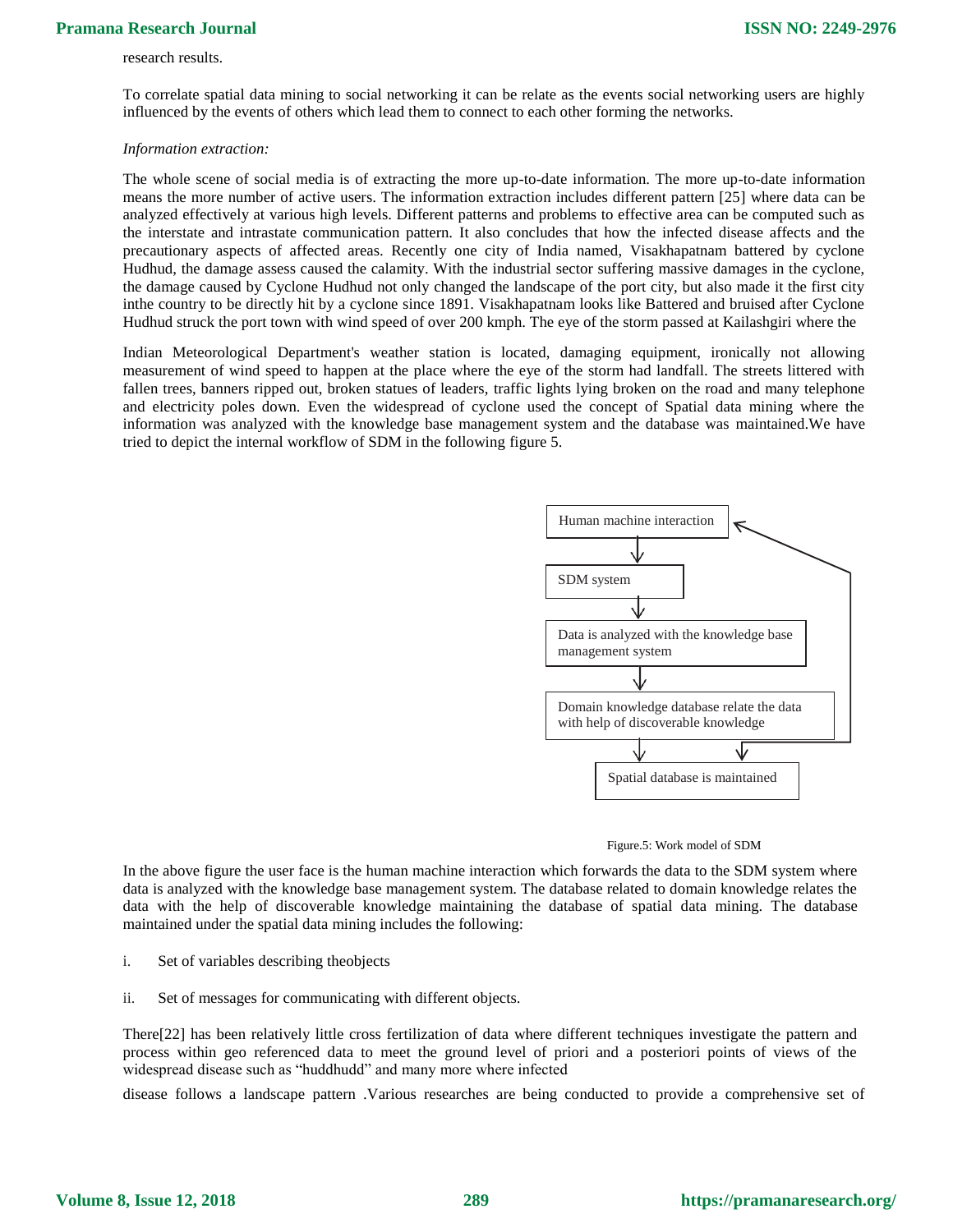analytical tools in order to provide a link between the landscape pattern and disease influence which prevail with space and time. The contiguity of the relationship between the spatial data and the pattern is exclusively intra thematic where objects belongs to the same theme using join operator with various spatial criteria which are complex and time consuming and various authors have tried to optimize it using various techniques[21].

#### VI. APPLICATIONS OF SDM

One of the major applications of spatial data mining is geographic information system in which data is represented in a grid of cells called pixels where each cell resolution depends on its pixel size [25] where more the pixel size more is theresolution.

#### *i. Data structure in SDM*

Data structure in spatial data mining also correlate the communication networks in SDM the neighborhood graph and the path leads to the connection of objects. The relation neighbor depicts the topological and the metric relation in which distance of the objects can be measured to check the conductivity or disjunctively of the previous relation[15] Whereas non-spatial features of the objects including name, population and unemployment rate for city is characterized with the help of non-spatial data.

#### *Spatio-temporal DM:*

The events and processes representing the change of some kind is represented using spatio-temporal DM where an ongoing phenomenal represent the activities without specifying the endpoints.

#### *Criminology:*

Every individual has a specific mindset of their rational choice. Spatial process leads to two concepts either heterogeneity or dependency where at local level a change occurs across a defined space where conditions of racial composition vary evenly.In the case of criminals, they have a wide range of variability where crime chose targets within context. Even the criminals think rationally thus making calculative decisions and always commit a crime against the potential benefits while if constrained by time, cognitive ability and the availability of information results in a limited rationality[20]

## VII. CONCLUSION

The research work conducted in this paper is an attempt to give an insight to recent trends and techniques related to spatial data mining domain. Various trends and techniques have been explained in this paper which are being used in spatial data mining.In this paper, a review of spatial data mining is demonstrated with real time data sets and two most common and popular methods(Kmeans++,Spectral clustering) are applied. On the basis of spatial attributes it is shown in the results that all those locations and offices situated in an European country may form clusters which are similar in spatial attributes. Two basic attributes as longitude and latitude have been used.

#### **REFRENCES**

- [1] AakunuriManjula, Dr.G.Narsimha "A review on spatial data mining methods and applications" International Journal of Computer Engineering and Applications, Volume VII, Issue I, Part II, July14
- [2] Krugman. "Development, geography, and economic theory".MIT Press, Cambridge, MA, 1995
- [3] P.Albert and L. McShane." A generalized Estimating Equations Approach for Spatially Correlated Binary Data:Applications to the Analysis of Neuroimaging Data. Biometrics" (Publisher:Washington, Biometric Society, etc.), 51:627–638, 1995
- [4] S. Shekhar, T. Yang, and P. Hancock" An Intelligent Vehicle Highway Information Management System." Intl Jr. on Microcomputers in Civil Engg(Publisher:Blackwell Publishers, 8, 1993)
- [5] Issaks, Edward, and M. Svivastava "Applied Geostatistics".In Oxford University Press, Oxford, 1989.
- [6] R.J.Haining" Spatial Data Analysis in the Social andEnvironmental Sciences". Cambridge University Press, Cambridge, U.K., 1989.),
- [7] J.-F. Roddick and M. Spiliopoulou." A Bibliography of Temporal, Spatial and Spatio-Temporal Data Mining Research." SIGKDD Explorations 1(1): 34-38 (1999),1999
- [8] R. Scally" GIS for Environmental Management" ESRI Press,2006. ISBN: 978-589481429
- [9] L. Lang. "Transportation GIS" ESRI Press, 1999. ISBN: 978- 1879102471
- [10] M. Hohn and L. G. A.E. Liebhold." A Geostatistical model for Forecasting the Spatial Dynamics of Defoliation caused by the Gypsy Moth,